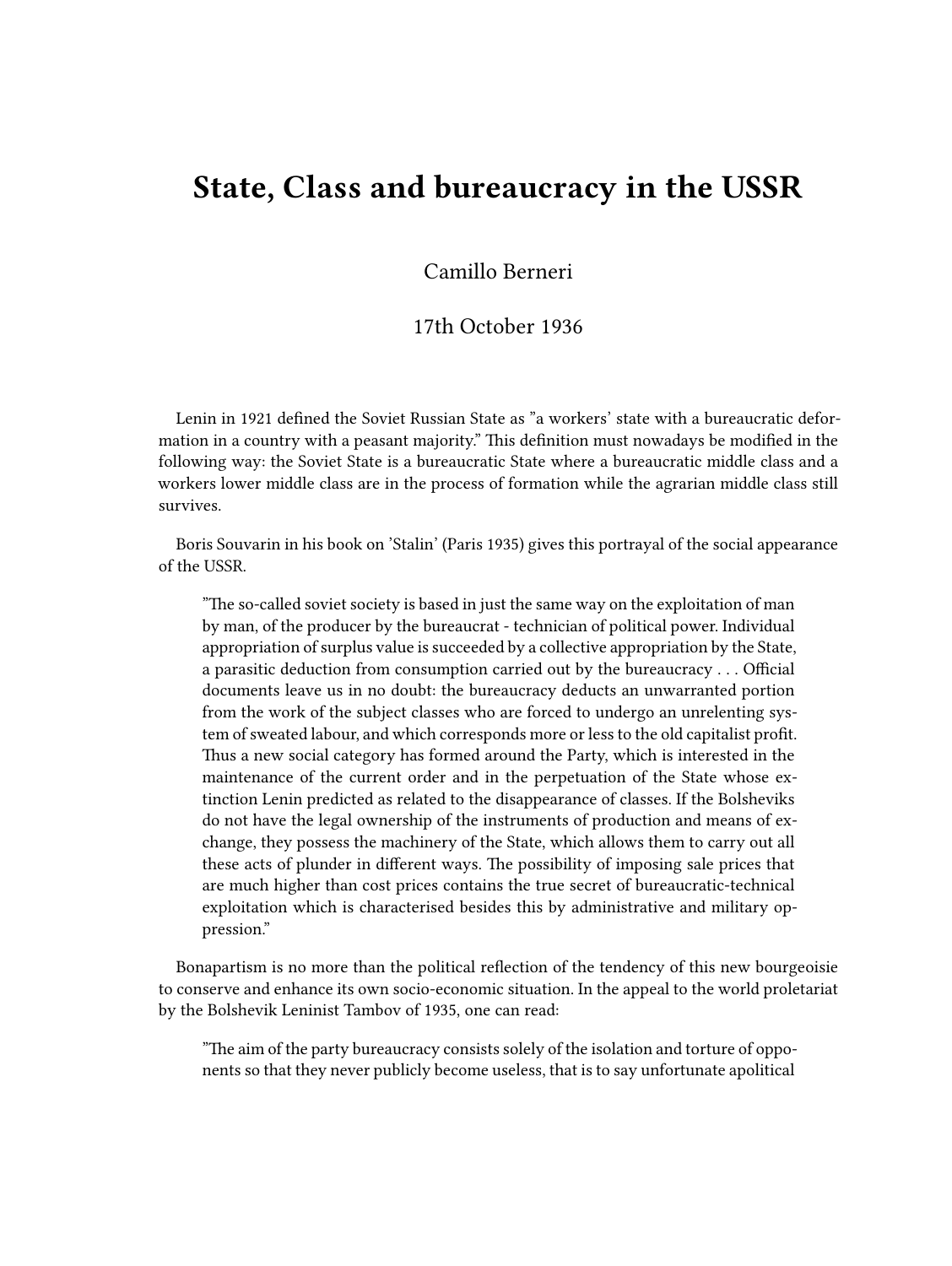beings. The bureaucrat, in fact, does not wish you to be a true Communist. He does not need that. For him that is harmful and mortally dangerous. The bureaucrat does not want independent Communists, he wants miserable slaves, egoists and citizens of the worst sort …

"It would thus be possible that under a true proletarian power, the struggle against bureaucracy, against the thieves and brigands who impudently appropriate the goods of the soviets and who are the cause of the loss of thousands of men through cold and famine, it would be possible that a struggle or a simple protest would be considered as a counterrevolutionary offence?"

The cruel struggle between the 'revolutionary' oppositions and 'conservative' orthodoxy is a phenomenon that is quite natural in the setting of State Socialism. The Leninist opposition has good reason to point out to the world proletariat the deformities and degeneracy's of Stalinism, but if the opposition's diagnosis is almost always correct, the aetiology is almost always inadequate. Stalinism is only the consequence of the Leninist set up of the political problem of the Social Revolution. To oppose the effects without going back to the causes, to the original sin of Bolshevism (bureaucratic dictatorship as a function of dictatorship of the Party), is equivalent to arbitrarily simplifying the chain of causality which leads from the dictatorship of Lenin without any great breaks in continuity. Liberty within a party which denies the free play of competition among the progressive parties within the soviet system would today be a spectacular miracle. Workers' hegemony, Bolshevik absolutism, State Socialism, industrial fetishism: these seeds of corruption could only produce poisoned fruit such as the absolutism of a faction and the hegemony of a class.

Trotsky in the role of Saint George struggling with the Stalinist dragon cannot make us forget the Trotsky of Kronstadt. The responsibility for current Stalinism goes back to the formulation and practice of the dictatorship of the Bolshevik Party in the same way as to the illusion of the extinction of the State as a fruit of the disappearance of classes under the influence of State Socialism.

When Trotsky wrote (6th December, 1935): "The historical absurdity of autocratic bureaucracy in a classless society cannot be sustained and will not be sustained indefinitely," he was saying an absurd thing about the 'historical absurdity.' In history there is no absurdity. An autocratic bureaucracy is a class, therefore it is not absurd that it should exist in a society where classes remain the bureaucratic class and the proletarian class. If the USSR was a 'classless' society, it would also be a society without a bureaucratic autocracy, which is the natural fruit of the permanent existence of the State.

It is because of its function as the party controlling the State machine that the Bolshevik Party became a centre of attraction for careerist petty bourgeois elements and for lazy and opportunist workers.

The bureaucratic wound has not been opened and infected by Stalinism: it is contemporaneous with the Bolshevik dictatorship.

Here are some news items from 1918 and 1919, published by the Bolshevik press. 'Vetsertsia Isvestia' of 23rd August 1918 talking of the disorganisation of the postal service, states that despite the 60% decrease in correspondence the number of employees had increased by 100% compared to the period before the Revolution.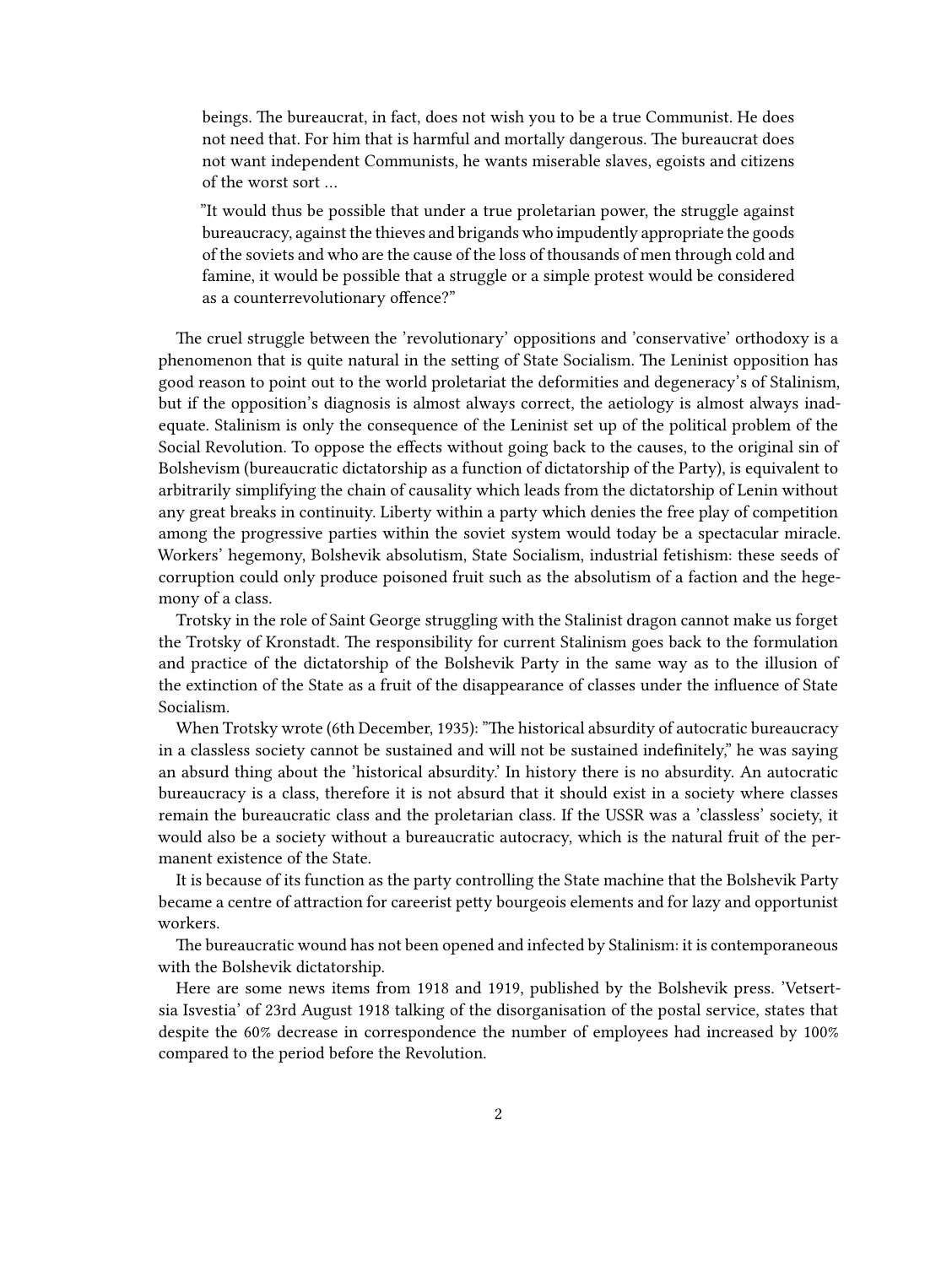'Pravda' of 11th February 1919 points out the continual creation of new offices, of new bureaucratic institutions, for which officials are named and remunerated before these new institutions begin to operate. "And all these new employees," says 'Pravda' of 22nd February 1919, "overrun and occupy entire palaces, when, seeing their number, a few rooms would be enough."

Work is slow and obstructionist, even in offices with industrial functions. "An employee of the Commisariat of Lipetzk," relates 'Isvestia' of 29th November 1918, "in order to buy nine boxes of nails at the price of 417 roubles had to fill in twenty forms, obtain ten orders and thirteen signatures, and he had to wait two days to get them as the bureaucrats who should have signed could not be found."

'Pravda' (No.281) denounced "the invasion of our Party by petty bourgeois elements" and complaints about requisitions "of a Selfish nature." In the 2nd March 1919 issue, the same paper states "We must recognise that recently comrades who are in the Communist Party for their first year have begun to make use of methods that are inadmissible in our Party. Making it their duty not to take any notice of the advice of local organisations, believing themselves charged to act personally on the basis of their rather limited authority, they order and command without rhyme or reason. From this comes the latent discontent between the centre and the periphery, a succession of abuses provoked by the individual dictatorship."

Speaking of the province of Pensa, the Commissary of the Interior Narkomvnudel said, "The local representatives of the central government behave not like representatives of the proletariat, but like true dictators. A senes of facts and proofs that these strange representatives go armed to the poorest of people, taking from them the necessities of life, threatening to kill them, and when they protest, they beat them with sticks. The possessions they have thus requisitioned are resold, and with the money they receive, they organise scenes of drunkenness and orgies."

Another Bolshevik, Meserikov, wrote, "each one of us sees each day innumerable cases of violence, of abuse of power, of corruption, of laziness etc. All of us know that into our soviet institutions, cretins and incompetents have entered en masse. We all regret their presence in the ranks of the Party, but we do nothing to clean ourselves of these impurities  $\dots$  "  $\dots$  If an institution chases out an incompetent, they straight away find another to replace him, and they entrust him with a responsible post. Often instead of punishment he gets promotion." (Pravda, 5th February 1919).

In a speech given at the Eighth Congress of the Russian Communist Party (11th-12th March 1919) Lenin acknowledged, "There are here and there careerists, soldiers of fortune who have fastened on to us. They call themselves Communists, but in reality they seek only to deceive us as to their true ideas. They have 'stuck' themselves to us because we are in power, and because the most honest bureaucratic elements refuse to collaborate with us because of their backward ideas, whereas these others' do not even have honest ideas, they are merely climbers.'"

The Bolshevik government revealed itself to be powerless in the face of a bureaucracy which is super-abundant, parasitic, despotic and dishonest.

Five million bureaucrats became nearly ten million. In 1925 there were 400,000 officials in the Co-operation ('Pravda' 20th April, 1926), In 1927 the Russian Federation of Food Workers had some 4,287 officials for 451,720 members, and the Moscow Metalworkers Union some 700 officials for 130,000 union cards. ('Truda' 12th June 1928).

This plethoric bureaucracy does not correspond to intense and efficient administrative activity. "The directorate of the soviet system from the bottom to the highest degree has a function of paper-shuffling. The provincial committee usually sends out one or two circulars every day on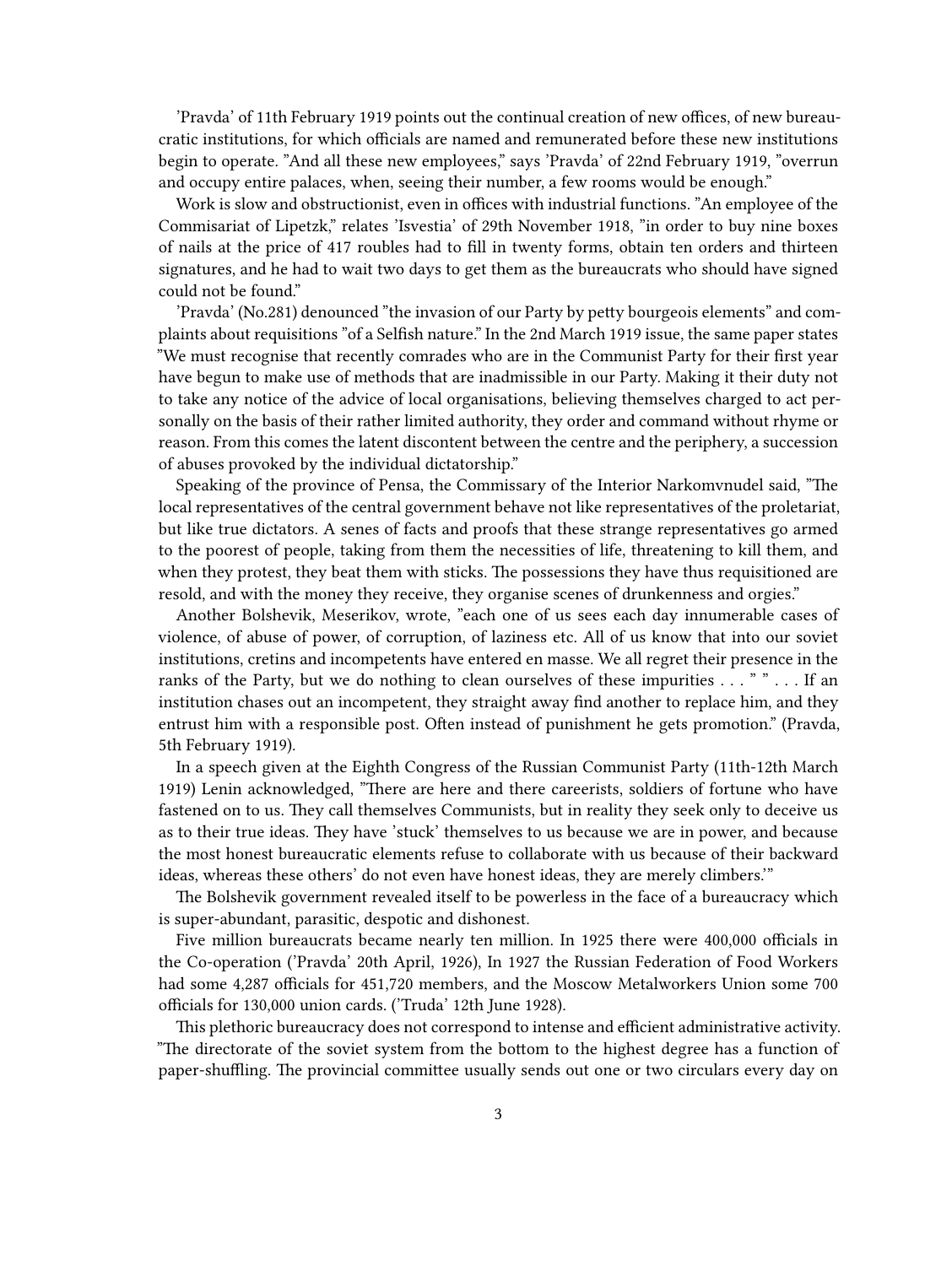every possible and imaginable question and judges that it has thus fulfilled its obligations." "The number of circulars giving directives which are received by local cells varies between 30 and 100 monthly." (Pravda, 7th June 1925).

A top official, Dzerjinsky wrote, "They demand from enterprises the most varied sort of information, reports and statistical facts, which in our system form a torrent of paper which obliges us to employ an excessive number of personnel and damages our real work; a sea of paper is created in which hundreds of people are lost; the situation of accountability and statistics is quite simply catastrophic; businesses wearily support the burden of supplying information on tens and hundreds of different forms, now they measure accountability in pouds." (One poud = 16,380 kg). (Pravda, 23rd June 1926).

This phenomenon of the reconstitution of classes 'thanks to the State' was foreseen by us and virulently denounced by us. The Leninist opposition did not succeed in deepening their aetiological examination of the phenomenon, and it is because of this that they did not come to revise the Leninist position in the face of the problems of the State and the Revolution.